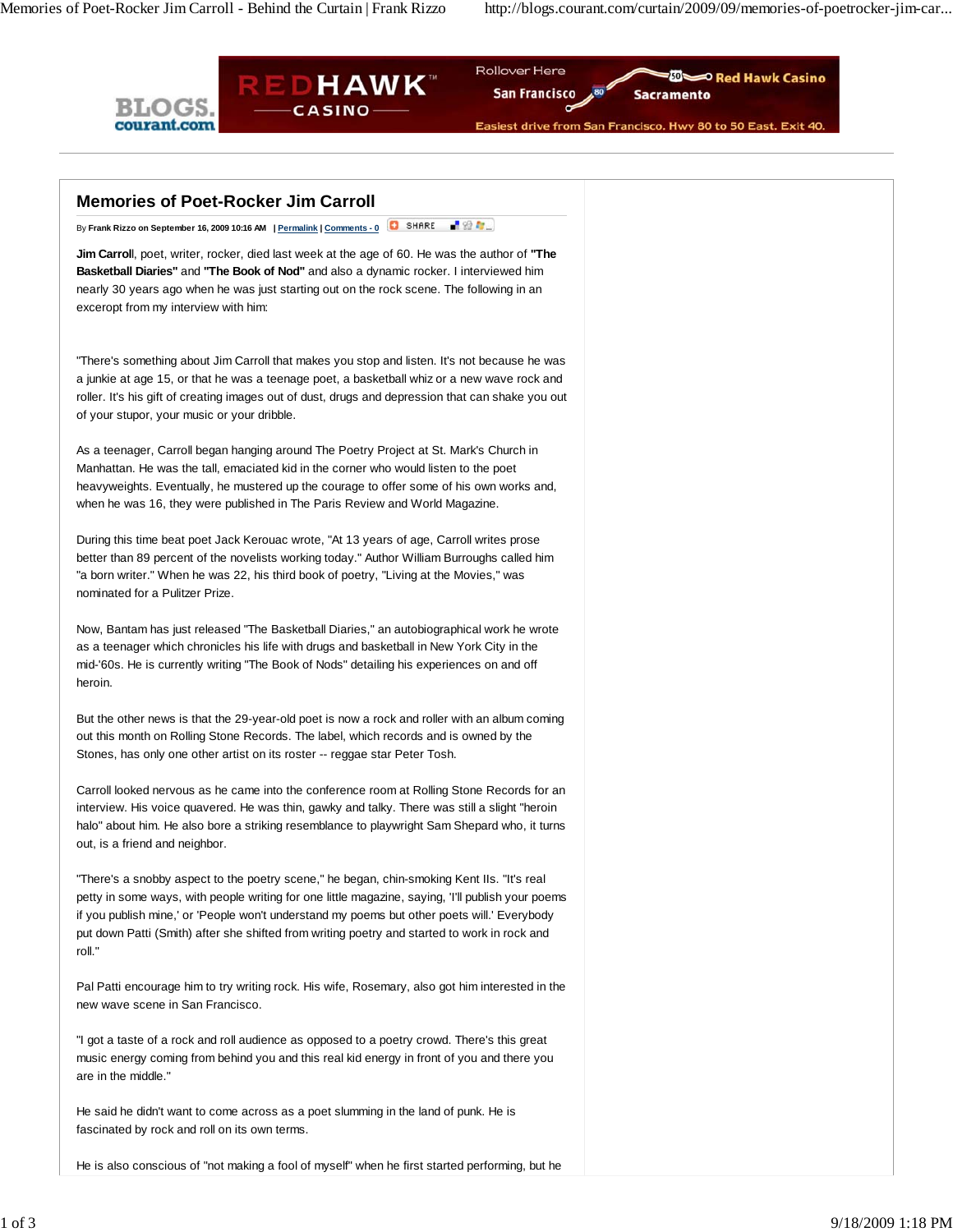| developed more confidence as his popularity grew. "Cockiness is a real big quality in your<br>stage presence in rock, you know. It's like when I was playing basketball."                                                                                                                                                                                                                                                                                                                                                                                                                                                                                                                                                                                          |
|--------------------------------------------------------------------------------------------------------------------------------------------------------------------------------------------------------------------------------------------------------------------------------------------------------------------------------------------------------------------------------------------------------------------------------------------------------------------------------------------------------------------------------------------------------------------------------------------------------------------------------------------------------------------------------------------------------------------------------------------------------------------|
| He uses basketball as a metaphor in his 'Diary.' He said that what connects basketball, rock<br>and his writing are "presence and grace. There's an element of grace involved in basketball<br>more than any other sport. It's not that you just scored two points but that you look good<br>while doing it. It's a chance to transcend yourself.                                                                                                                                                                                                                                                                                                                                                                                                                  |
| "It also gives kids in the inner city a chance to really show themselves what their capabilities<br>are. There's always some guy who comes into the playground -- like an old-fashioned<br>gunslinger who you think you're gonna knock off. He might look like a lamb or something but<br>once he starts playing he beats the shit out of you. So it gives you this quality of being<br>humble a lot, too."                                                                                                                                                                                                                                                                                                                                                        |
| He hasn't played basketball in years. Too old. No strength in the legs. He does on occasion<br>play racquetball, but "It's a racket all right. It cost an arm and a leg to joinand the people are<br>such snots about everything. I think I'll join the 'Y' instead."                                                                                                                                                                                                                                                                                                                                                                                                                                                                                              |
| Can he transcend himself with rock and roll?                                                                                                                                                                                                                                                                                                                                                                                                                                                                                                                                                                                                                                                                                                                       |
| "A lot of new wave music is background for the apocalypse. It's not so much pessimism but a<br>negativity. In 'When the City Drops into the Night,' I sing that it ain't hip to sink that low<br>unless you're gonna make a resurrection. It;s like a dilettante idea on heroin, that it's very<br>romantic in a poetic sense, and heroic. But it's only heroic if you rise up again."                                                                                                                                                                                                                                                                                                                                                                             |
| Some of his best images come from the world of heroin -- which he took for about 10 years<br>As he wrote in "Diaries:" "You just got to see that junk is just another nine to five gig in the<br>end, only the hours are a bit more inclined toward shadows."                                                                                                                                                                                                                                                                                                                                                                                                                                                                                                      |
| He brushed his straight, red hair from his eyes. "Cocaine isn't romantic either," he says. "I<br>think it;s a real cold, ephemeral drug. I never liked it. It's a real musician's drug, though.<br>Sometimes it's good before a show because it gives you a sense of cockiness and gives<br>you drive and musical energy. People would sometimes mix junk and coke to make<br>speedballs but I felt it was ruining my good junk to put coke in it. It's like putting apple sauce<br>on a good pork chop.<br>"But I don't like all the psychological paraphenalia that surrounds coke -- like it being passed<br>around on a silver tray and all those tooters, you know. I feel you should just take it and<br>shoot it up if you're going to do it. You got any?" |
| One of the reasons he left New York was to get off the methadone treatment. "Methadone<br>here is not geared to getting you off drugs but just to maintain you on it. They put you on the<br>highest dose of methadone so you won't go out and score [heroin]. They're not going to<br>detox you because you might get back on junk and become part of the crime problem again.                                                                                                                                                                                                                                                                                                                                                                                    |
| "Methadone jails you in a certain way, mentally and spiritually. It's a real insidious drug. In<br>California, it's different. The whole attitude there is to get you off it."                                                                                                                                                                                                                                                                                                                                                                                                                                                                                                                                                                                     |
| So the street kid flipped coats, became a recluse and, in 1974, kicked it all, got married and<br>started singing.                                                                                                                                                                                                                                                                                                                                                                                                                                                                                                                                                                                                                                                 |
| We left he executive offices (Mick slept here, Keith nodded out there) and strolled a block to<br>St. Patrick's Cathedral. he was going to get ashes for Lent but the line was too long.                                                                                                                                                                                                                                                                                                                                                                                                                                                                                                                                                                           |
| Carroll's Irish-Catholic background plays a major part in all his writings. The original title for<br>his album was "Catholic Boy," but it has since been changed to "Dry Dreams."                                                                                                                                                                                                                                                                                                                                                                                                                                                                                                                                                                                 |
| "How are your dreams?"                                                                                                                                                                                                                                                                                                                                                                                                                                                                                                                                                                                                                                                                                                                                             |
| "I'm having a series of bad dreams lately," he says, bundling up in his high school basketball<br>jacket. "But what people think of bad dreams I think of as adventures. The only bad dream to<br>me is when the actual dream is taking place on the room where I am sleeping and I wake up                                                                                                                                                                                                                                                                                                                                                                                                                                                                        |

and I don;t know if the guy in the corner who was in the dream is really there or not."